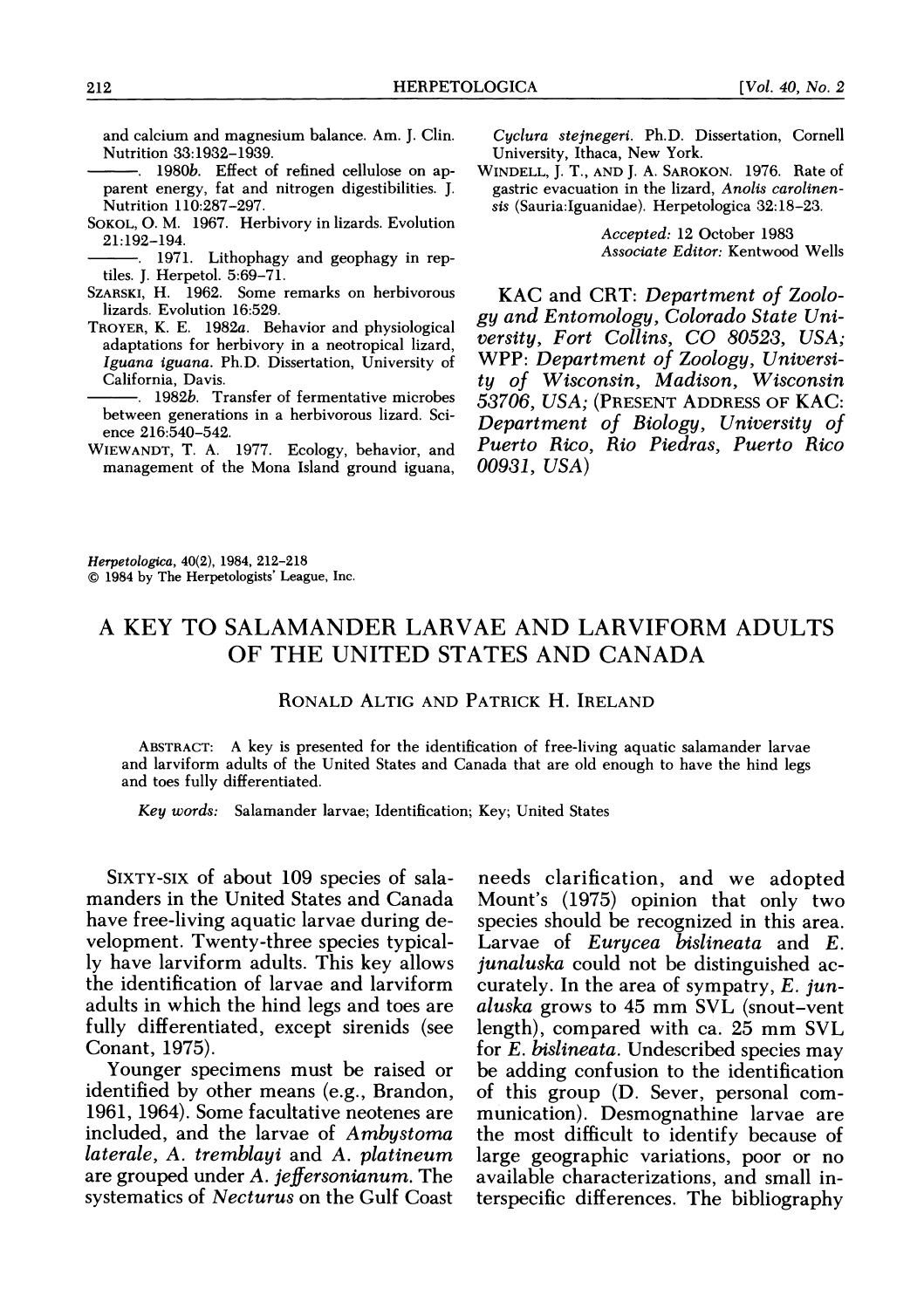by Altig and Lohoefener (1980) contains many references pertinent to salamander larvae.

## **KEY**

 1. Hind limbs or limb buds absent; fingers usually with keratinized tips; body eel-like, 1-76 cm TL (total length); larvae black with transparent fins and red or yellow head markings; post larvae without transparent fins and variously patterned with dark ground color; sirenid ......... .......... 2 Hind limbs and toes completely differ-

 entiated; not marked as above ... . 4 2. Three fingers present ..............

- ............ Pseudobranchus striatus Four fingers present ....... ........ 3
- 3. Thirty-one to 34 costal grooves (axilla vent); head markings on larvae red in life; widespread in southeastern United States and north in Mississip pi Embayment ..... Siren intermedia
	- Thirty-six to 39 costal grooves; head markings in larvae yellow in life; Coastal Plain from Mobile Bay east through peninsular Florida and north to southern Maryland . . Siren lacertina
- 4. Body elongate and cylindrical; 1-3 toes; legs appear disproportionately small for body; uniformly dark dorsally; one gill slit open; if gills present, thin, non-pigmented and transparent; am phiumid ....................... 5
	- Body not elongate and cylindrical; 4-5 toes; legs appear normal in propor tion to body; variously pigmented; 1- 4 gill slits open; if gills present, as above or heavier and pigmented . . 6
- 5. One toe present; to 33 cm TL . ...............Amphiuma pholeter
	- Two toes present; to 116 cm TL .... ..................... Amphiuma means Three toes present; to 106 cm TL ...
	- ............Amphiuma tridactylum
- 6. Body depressed and skin appears loose; lateral skin folds present, limbs with folds posteriorly; toes (5) flattened and fleshy; if gills present, unpigmented and transparent; one gill slit open; to 74 cm TL ........................

 ....... Cryptobranchus alleganiensis Not as above ........... .......... 7

 7. Collected east of the Continental Di vide .. 8 Collected west of the Continental Di-

- vide .... ..... ... ..... .... . 12
- 8. Five toes on hind foot ........ . 9 Four toes on hind foot .............
- 9. Grooves that delimit the labial folds on the lower jaw do not extend ante riorly to the mandibular symphysis; gills with rami and with fimbriae throughout length; 3-4 gill slits open unless partially metamorphosed; tips of toes and soles of feet not keratin ized; hemidactyliine plethodontid, ambystomatid or salamandrid ... 10
	- Grooves that delimit the labial folds on lower jaw extend to and bisect the fold adjacent to the mandibular sym physis; gills without rami, short and branched from base, often appear silvery in life; four gill slits; toes and soles of feet often keratinized; des mognathine plethodontid ....... 61
- 10. Dorsal fin extends onto body unless par tially metamorphosed; lungs present; ambystomatid or salamandrid; rarely collected in lotic water ............ 11
	- Dorsal fin terminates on tail or at tail body junction; lungs absent; hemi dactyliine plethodontid; most often collected in lotic water ... . 28
- 11. Four gill slits open unless partially metamorphosed; keratinized dental sheath absent; head somewhat point ed in dorsal view and not large; body slender; skin of large specimen may be granular; salamandrid .............. 50
	- Three gill slits open unless partially metamorphosed; keratinized dental sheath usually present; broadly rounded head appears large on chunky body; skin always smooth; ambystomatid ........................... 52
- 12. Costal grooves distinct or not; three gill slits open; skin smooth; dorsal fin ter minates on body (lentic water species) or near tail-body junction (lotic water species); keratinized dental sheath usually present; head rounded in dorsal view; to 30 cm TL, typically shorter; ambystomatid ............... 13
	- Costal grooves absent to indistinct; four gill slits open; skin granular in large specimens; dorsal fin terminates on body; keratinized dental sheath ab sent; head angular in dorsal view; to ca. 6 cm TL; salamandrid . .. . 18
- 13. Dorsal fin terminates on body; gills typ-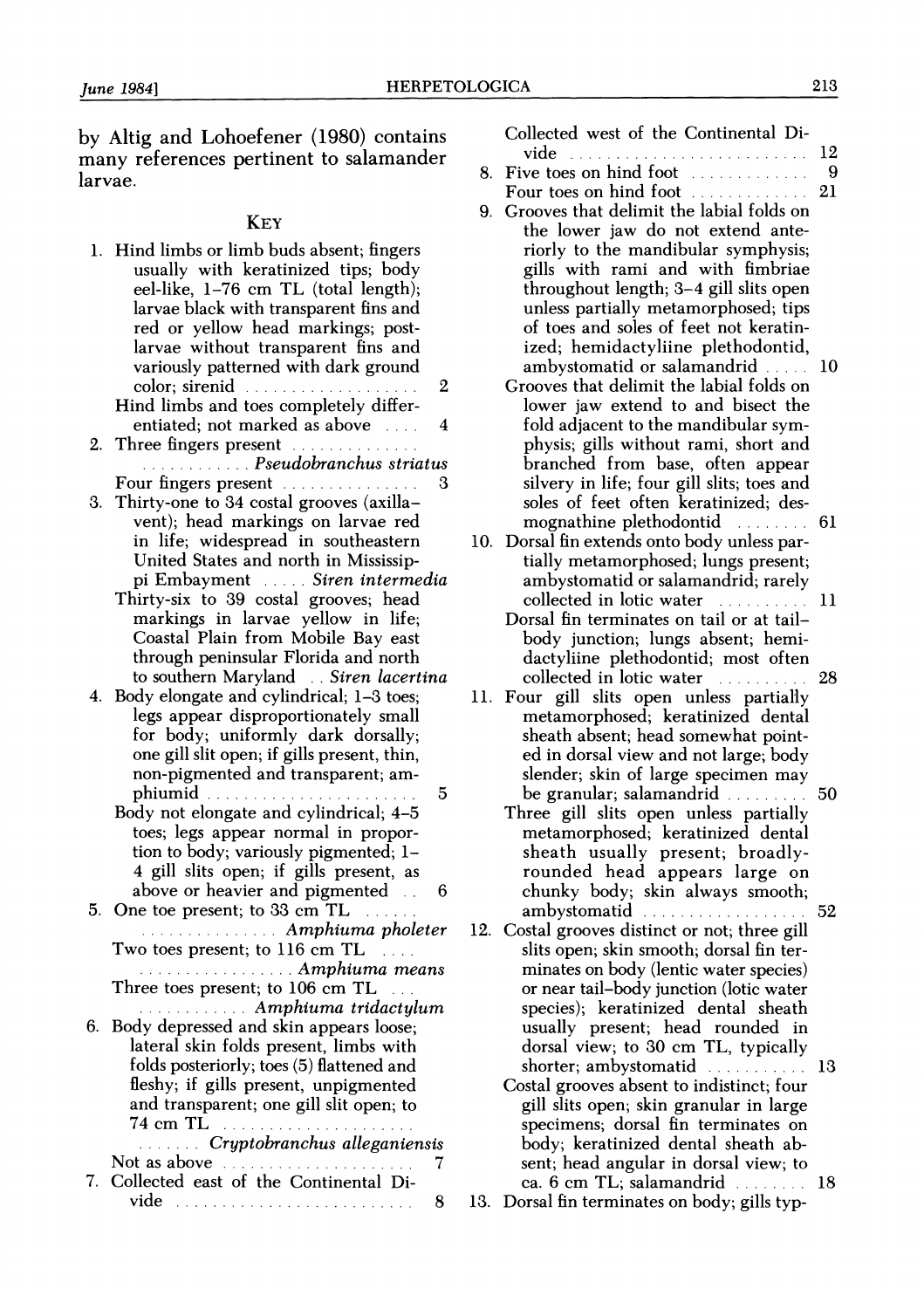ically large and bushy, rami long; keratinized dental sheath present; costal grooves distinct ........... 14

- Dorsal fin terminates on tail to slightly anterior to pelvis; gills typically small, or if bushy, rami are short; keratin ized dental sheath present or not; costal grooves distinct or not ...... 16
- 14. More than 15 gill rakers on third arch; glandular ridge on tail and paratoid glands absent; toes flattened and pointed; Rocky Mountains north westward to central Washington plus west-central California ...........
	- .........Ambystoma tigrinum (part) Fewer than 15 gill rakers on third arch; in large specimens, glandular ridge on tail and paratoid glands present or not; toes rounded; Pacific North- west ...... 15
- 15. Nine to 13 gill rakers on third arch; melanic patches on dorsum and fins absent; no paratoid gland or glan dular ridge on tail; gular fold dis tinctly indented medially; to 8.0 cm TL; 12 costal grooves typical; Pacific Northwest, northern Rocky Moun tains and west-central Washington . .
	- ........Ambystoma macrodactylum Seven to 10 gill rakers on third arch; relatively large melanic patches on dorsum and fins; gular fold moder ately indented medially; large spec imens with paratoid glands and glan dular ridge on tail; 11 costal grooves typical; to 20 cm TL; Pacific North west west of Cascade Mountains . . ... ............Ambystoma gracile
- 16. Head flattened in lateral view; gills rel atively long, usually visible above neck in lateral view; snout long and eyes small (i.e., eye diameter 0.5 or less of snout length); large specimens with definite shelf below eye; kera tinized dental sheath present; dorsal fin terminates near pelvis or on tail; costal grooves indistinct; nasal bones present; lungs well developed; to 30 cm TL .. 17
	- Head rounded in lateral view; gills short, not visible above neck in lat eral view; snout short and eye large (i.e., eye diameter about equal to snout length); head broadly rounded in dorsal view; keratinized dental

 sheath absent; dorsal fin terminates on tail; costal grooves distinct; nasal bones absent; lungs reduced; to 6.5 cm TL . . Rhyacotriton olympicus

- 17. Costal grooves between adpressed limbs 0-2; head width 0.18-0.21 times snout-vent length; conspicuous gran ular glands on dorsum; 28-42 vo merine teeth; venter dark; Washing ton west to the Cascade crest plus Multnomah County, Oregon . ............... Dicamptodon copei
	- Costal grooves between adpressed limbs 0.5 to overlapping by one; head width 0.20-0.23 times snout-vent length; conspicuous granular glands absent on dorsum; 46-59 vomerine teeth; venter light; southwestern British Columbia to central California west of the Cascade crest plus west-cen tral and northern Idaho. .......... ... Dicamptodon ensatus
- 18. Dorsum and fins uniformly pigmented .............................. 19
	- Dorsum marked with small dark and light markings **........................** 20
- 19. Skin obviously granular; dark reddish brown dorsally, orange below; fins absent or present only as indistinct ridge on tail; partial neotene; to ca. 15 cm TL ... Taricha granulosa (part)
	- Skin smooth; dorsum and fins uniform ly dark; dorsal fin does not extend to shoulder; coastal streams of Sonoma and Mendocino counties, California ................... Taricha rivularis
- 20. Dorsum brownish, fins lightly pigment ed without notable markings; venter light; dorsal fin may reach as far as shoulder; dorsolateral dark stripe present on body; Coast Range and Sierra Nevada Range of California
	- .................... .Taricha torosa Dorsum brownish; fins lightly pigment ed uniformly; venter with some pig ment; dorsal fin not to shoulder; no dorsolateral dark stripe present on body, scattered black dots present; Santa Cruz County, California north to southern Alaska plus northern Ida ho .. Taricha granulosa (part)
- 21. Dorsal fin extends onto body; snout rounded; lungless; to ca. 35 mm TL; usually collected in lentic water ... 22 Dorsal fin terminates on tail or at tail-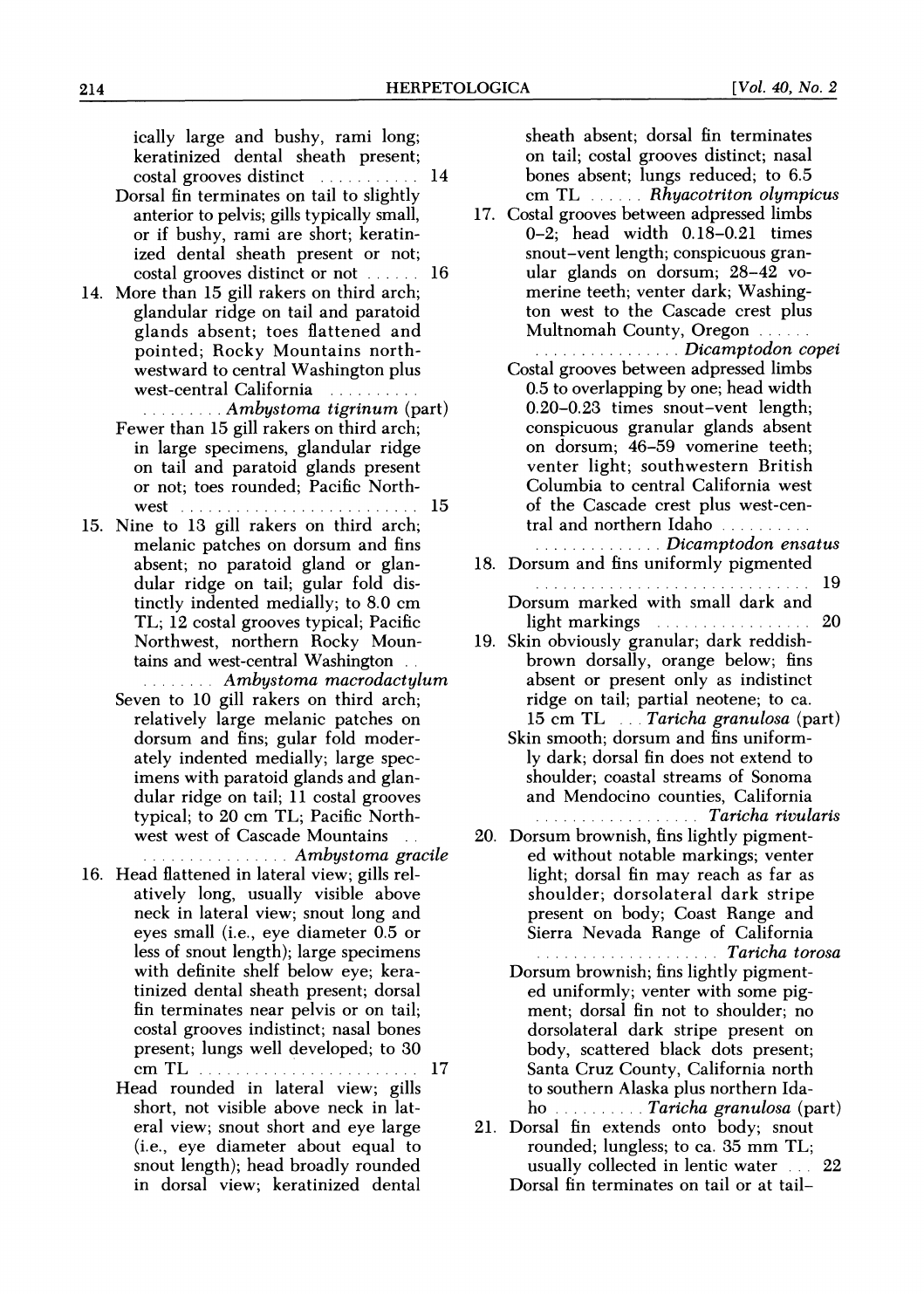body junction; lunged; snout angular; to ca. 330 mm TL; usually collected in lotic water **......................** 23 22. Thirteen to 14 costal grooves; eye line present .... Hemidactylium scutatum Fourteen to 17 costal grooves; eye line absent ....... Eurycea quadridigitata 23. Body long and slender; uniformly gray dorsally; collected in central Atlantic Coastal Plain .... Necturus punctatus Body more or less chunky; spotted, striped or mottled dorsally ....... 24 24. Dorsal surface marked with central dark area bordered laterally by white stripes .... Necturus maculosus (part) Dorsum not marked as above ...... 25 25. Lateral body surface dark with light markings; dorsum lighter with dark markings; dark eye line present . ................ Necturus lewisi (part) Lateral body not marked as above; dor sum spotted .................... 26 26. Collected in Gulf Coastal Plain of Al abama, Mississippi (north as far as Pearl River drainage), Louisiana, and Texas .............. Necturus beyeri Collected elsewhere .............. 27 27. Collected east of the Appalachian Mountains in Neuse and Tar rivers of North Carolina .............. .............. Necturus lewisi (part) Collected west and north of Appala chian Mountains south to north-cen tral Louisiana ..................... ........... Necturus maculosus (part) 28. Collected west of the Mississippi River . . . . . . . . . . . . . . . . . . . . . . . . . . . . . . 2 9 Collected east of the Mississippi River . . . . . . . . . . . . . . . . . . . . . . . . . . . . .. 3 9 29. Collected in south-central Texas along Balcones Escarpment and Edwards Plateau (Austin to San Antonio) . . . 30 Collected in Ozarks and adjacent areas .............................. 36 30. Specimen albinistic or with reduced re ticulate pigmentation pattern; col lected in caves; eyes absent or re duced in size; limbs often attenuate .............................. 31 Specimen not albinistic; not collected in caves, or if so, not fitting other char acters; eyes not reduced; limbs not notedly attenuate .............. 34 31. Thirteen to 14 costal grooves; 0-4 (usu ally two) costal folds between ad-

 pressed limbs; ca. 24 premaxillary teeth; no definite elevation of crani um at level of eyes; interorbital dis tance/eye diameter 5-7; collected from Valdina Farms Sinkhole, Medi na County, Texas. . Eurycea troglodytes

 Costal grooves 11-12 or 14-15; con spicuous elevation of cranium at level of eyes; otherwise not as above . ... 32

- 32. Fourteen or 15 costal grooves; eyes not covered by skin; 3-5 costal grooves between adpressed limbs; snout rounded in dorsal view; collected in Kendall County, Texas ..........
	- ............... Eurycea latitans (part) Eleven or 12 costal grooves; adpressed limbs meet or overlap; eyes conspic uously small and covered with skin; snout truncate in dorsal view .... 33
- 33. Adpressed limbs overlap up to six costal grooves; collected from Hays Coun ty, Texas  $\ldots$  Typhlomolge rathbuni
	- Adpressed limbs touch or overlap by up to four costal grooves; collected from Honey Creek Cave near Spring Branch, Comal County, Texas .... .......... Typhlomolge tridentifera
	- Adpressed limbs overlap by one costal groove; head and body notedly ro bust; collected from Hays County, Texas . . . . . . . . Typhlomolge robusta
- 34. Fourteen to 15 (usually 15) costal grooves; 3-5 costal grooves between adpressed limbs; dorsum with retic ulated pigmentation with pigment less areas; abrupt cranial elevation from snout; more than 15 premaxil lary teeth; collected from Kendall County, Texas. . Eurycea latitans (part)
	- Fifteen to 17 costal grooves; 5-7 costal folds between adpressed limbs; abrupt cranial elevation at level of eyes absent; dorsum not reticulated or with pigmentless areas .. . 35
- 35. Sixteen to 17 costal grooves; 6-7 costal folds between adpressed limbs; dor sum uniformly light brown with a dorsolateral row of yellowish flecks; interorbital distance/eye diameter = 1.0-1.5; 2-5 pterygoid teeth; collect ed from the head of the San Marcos River, Hays County, Texas . ..................... Eurycea nana

 Fifteen to 17 (usually 16) costal grooves; 5-7 (usually 5) costal folds between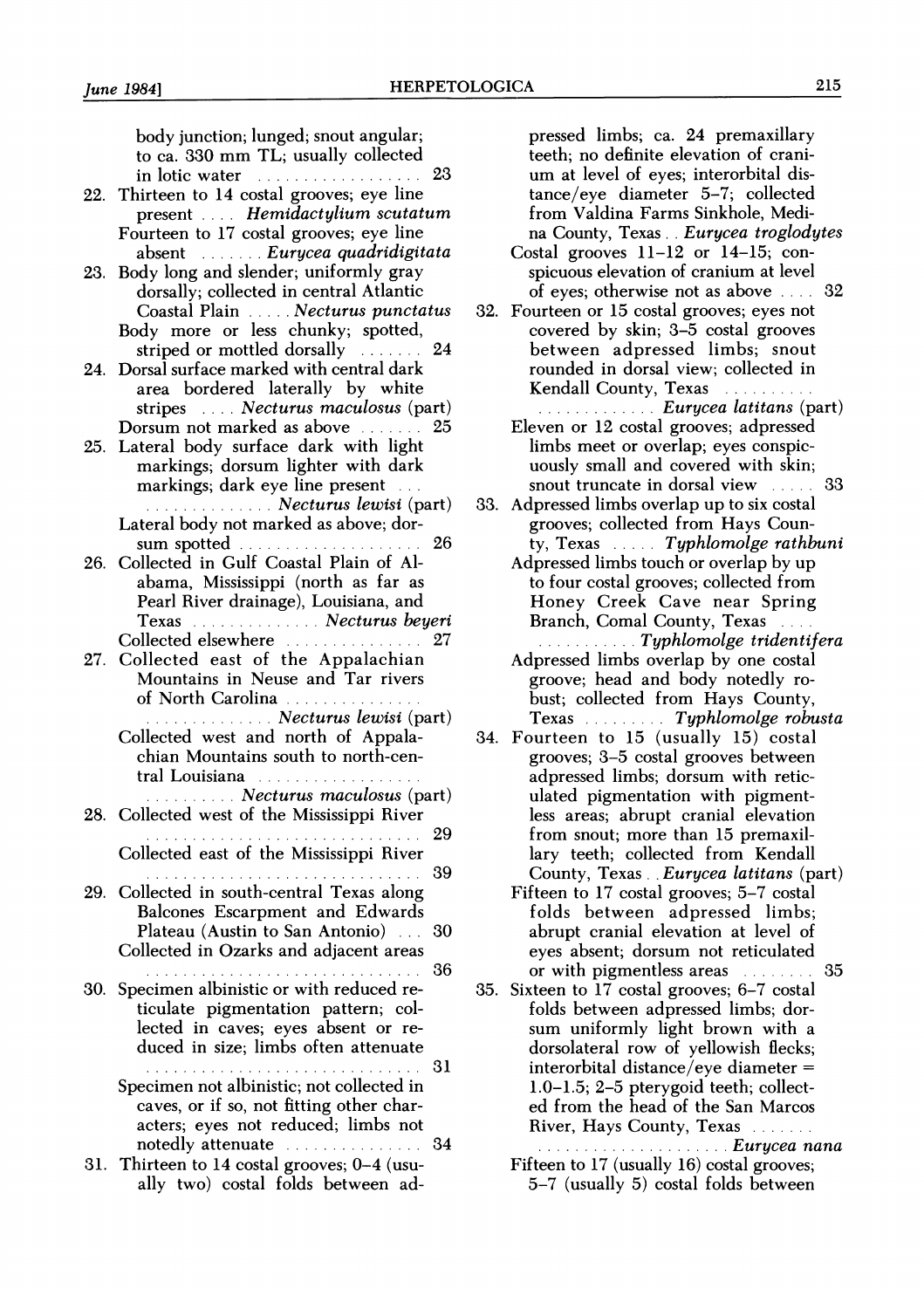| adpressed limbs; dorsum light yel-<br>low; interorbital distance/eye diam-            | ty, West Virginia<br><b>Cyrinophilus subterraneus</b>                                                                                                                                                                                                                 |  |
|---------------------------------------------------------------------------------------|-----------------------------------------------------------------------------------------------------------------------------------------------------------------------------------------------------------------------------------------------------------------------|--|
| $\text{eter} = 1-3$ ; more than six pterygoid<br>teeth  Eurycea neotenes              | 41. Costal grooves 18-19; 6-9 costal folds<br>between adpressed limbs; patterned                                                                                                                                                                                      |  |
| 36. Sixteen or more costal grooves  37                                                | much like adults (Conant, 1975); head                                                                                                                                                                                                                                 |  |
| Fifteen or less costal grooves  46<br>37. Sixteen to 19 costal grooves; 4-6 costal    | depressed; lateral line pores large and<br>obvious; collected in swampy areas                                                                                                                                                                                         |  |
| folds between adpressed limbs; tail                                                   | of the Carolina Coastal Plain                                                                                                                                                                                                                                         |  |
| fin high; eyes small; in caves or cave-<br>associated waters                          | <b>Stereochilus marginatus</b><br>Not as above <i>manufacturers</i> and the set of the set of the set of the set of the set of the set of the set of the set of the set of the set of the set of the set of the set of the set of the set of the set of the set of th |  |
| <b><i>Iyphlotriton spelaeus</i></b>                                                   | 42. Seventeen to 20 costal grooves; six or                                                                                                                                                                                                                            |  |
| Nineteen to 20 costal grooves; seven or<br>more costal grooves between ad-            | more costal folds between adpressed                                                                                                                                                                                                                                   |  |
| pressed limbs; tail fin low; eyes large;                                              | limbs; no indication of dorsal body<br>stripe $\ldots \ldots \ldots \ldots \ldots \ldots \ldots \ldots \ldots$                                                                                                                                                        |  |
| seldom in caves but do occur in cave-                                                 | Thirteen to 16 costal grooves; seven or                                                                                                                                                                                                                               |  |
| associated waters; collected from ad-<br>jacent areas of Arkansas, Missouri and       | less costal folds between adpressed                                                                                                                                                                                                                                   |  |
| Oklahoma<br>-38                                                                       | limbs; dorsal body stripe usually vis-                                                                                                                                                                                                                                |  |
| 38. Venter not gray or yellow in life; slen-<br>der body form; head not wider than    | 43. Dorsum uniformly brownish to grayish;                                                                                                                                                                                                                             |  |
| neck; dorsum reticulated under low                                                    | large individuals may have small<br>dorsal markings; supraotic lateral line                                                                                                                                                                                           |  |
| magnification; upper surface of tail                                                  | pores arranged in an ellipse; 17-19                                                                                                                                                                                                                                   |  |
| with brownish stripe<br>. Eurycea tynerensis                                          | costal grooves; northeastern states<br>southwestwardly through Appala-                                                                                                                                                                                                |  |
| Venter gray to yellow in life; dorsum                                                 | chia to northwestern Mississippi                                                                                                                                                                                                                                      |  |
| stippled at low magnification; head<br>slightly wider than neck; tail without         | <b>Cyrinophilus porphyriticus</b>                                                                                                                                                                                                                                     |  |
| dorsal stripe; large individuals with                                                 | Dorsum with vermiculations, spots,<br>blotches; supraotic lateral line pores                                                                                                                                                                                          |  |
| <u>. Eurycea multiplicata</u>                                                         | arranged in a circle; 16-17 costal                                                                                                                                                                                                                                    |  |
| 39. Collected from caves; lightly pigment-                                            | grooves; eye stripe often present;<br>found in most of eastern United States                                                                                                                                                                                          |  |
| ed, silvery white to pinkish in life,                                                 | -44                                                                                                                                                                                                                                                                   |  |
| with or without melanic dots, spots<br>or blotches; eyes absent to small              | 44. Stout body form; dorsum distinctly                                                                                                                                                                                                                                |  |
| (Note: Gyrinophilus porphyriticus                                                     | mottled or streaked with dark pig-<br>ment; usually without spots or flecks                                                                                                                                                                                           |  |
| larvae are often light colored and<br>comparative material may be need-               | <b><i>Exercisedential Pseudotriton ruber</i></b>                                                                                                                                                                                                                      |  |
| ed for eye size evaluations; check                                                    | Slender body form; dorsum uniformly<br>brown to red-brown with small dark                                                                                                                                                                                             |  |
| range and habitat notations)  40                                                      | spots, flecks and reticulations                                                                                                                                                                                                                                       |  |
| Rarely collected in caves and otherwise<br>not as above <i>included</i> and <b>41</b> | <b><i>Pseudotriton montanus</i></b>                                                                                                                                                                                                                                   |  |
| 40. Silvery white with few scattered me-                                              | 45. Dorsum with longitudinal series of light                                                                                                                                                                                                                          |  |
| lanophores in life; eyes absent or very<br>small; 12-13 costal grooves; less than     | Dorsum without longitudinal series of                                                                                                                                                                                                                                 |  |
| 10 cm TL; gills bright red in life;                                                   | light spots experience in the set of the spots of the set of the set of the set of the set of the set of the s                                                                                                                                                        |  |
| caves and artesian wells in northern<br>Florida and adjacent Georgia                  | 46. Dorsolateral dark stripe present, or lat-<br>eral surface of body dark 11.1.1.1.1.1.1.47                                                                                                                                                                          |  |
| . Haideotriton wallacei                                                               | Dorsolateral dark stripes absent, or lat-                                                                                                                                                                                                                             |  |
| Uniformly light pinkish (light brown in                                               | eral body surface not dark<br>Eurycea bislineata (part)                                                                                                                                                                                                               |  |
| preservative) or light pink with dark-<br>er dorsal blotches and sometimes with       | 47. Lateral body surface uniformly dark;                                                                                                                                                                                                                              |  |
| a dark gular stripe; caves of south-                                                  | collected from springs in north-cen-                                                                                                                                                                                                                                  |  |
| eastern Tennessee, northern Ala-<br>bama and adjacent Georgia                         | tral Alabama  Eurycea aquatica<br>Not as above <i>manufacturers</i> and the set of the set of the set of the set of the set of the set of the set of the set of the set of the set of the set of the set of the set of the set of the set of the set of the set of th |  |
| <b><i>Cyrinophilus palleucus</i></b> <i>currinophilus palleucus</i>                   | 48. Gular pigment extends medially im-                                                                                                                                                                                                                                |  |
| Collected in caves in Greenbrier Coun-                                                | mediately in front of first gill; ventral                                                                                                                                                                                                                             |  |
|                                                                                       |                                                                                                                                                                                                                                                                       |  |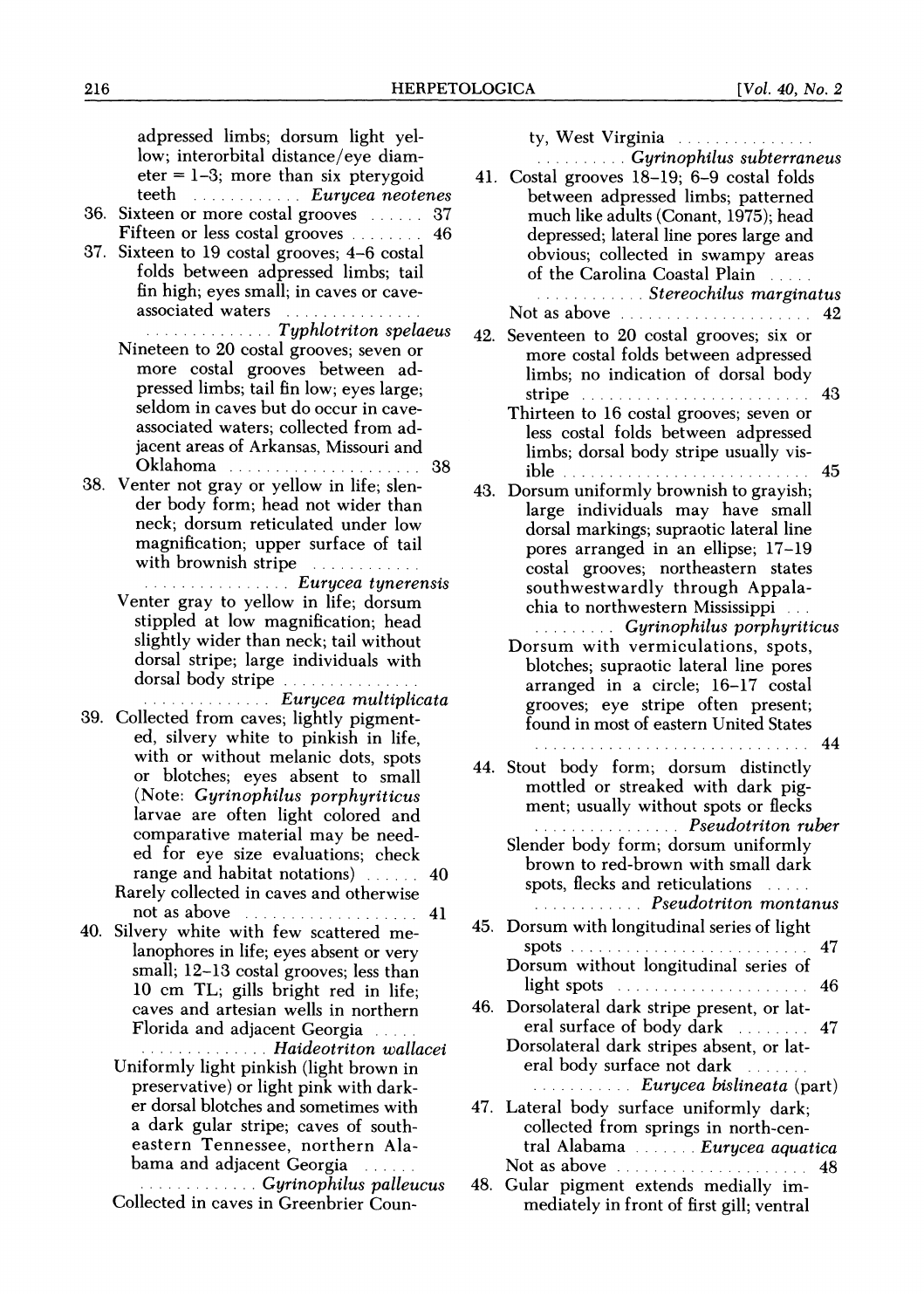| surface of hind feet pigmented<br><b><i>Eurycea lucifuga</i></b><br>Not as above<br>-49<br>49. Dark vertical bars on side of tail or this<br>area uniformly dark; usually 13 cos-<br>tal grooves  Eurycea longicauda<br>Dark vertical bars absent on side of tail<br>or this area not uniformly dark; usu-<br>ally 14 costal grooves<br><i>Eurycea bislineata</i> (part)<br>50. Collected in southern Texas, south of<br>the San Antonio River; diffuse dark<br>midventral stripe; small light spots<br>forming lateral or ventrolateral rows;<br>dorsum gray-brown<br><b><i>Communist Motophthalmus meridionalis</i></b><br>Not as above <i>manufacturers</i> and the set of the set of the set of the set of the set of the set of the set of the set of the set of the set of the set of the set of the set of the set of the set of the set of the set of th | Plain of North and South Carolina<br><i><b>Ambystoma mabeei</b> Ambystoma mabeei</i><br>Not as above<br>56<br>56. Costal grooves 15; dorsum mottled with<br>numerous irregular, poorly defined<br>cream-yellow blotches that are bilat-<br>erally paired; ventrolateral dark band<br>of pigment from limbs to vent sepa-<br>rated from dorsal pigment by an ir-<br>regular light band; collected from the<br>Ozark Region of Oklahoma, Missouri<br>and Arkansas Ambystoma annulatum<br>Not as above contained a series of 57<br>57. Squarish dark dorsal blotches separated<br>by vertical light bars; light lateral<br>stripe; 21-35 vomerine teeth never<br>extending beyond choanae |  |
|------------------------------------------------------------------------------------------------------------------------------------------------------------------------------------------------------------------------------------------------------------------------------------------------------------------------------------------------------------------------------------------------------------------------------------------------------------------------------------------------------------------------------------------------------------------------------------------------------------------------------------------------------------------------------------------------------------------------------------------------------------------------------------------------------------------------------------------------------------------|----------------------------------------------------------------------------------------------------------------------------------------------------------------------------------------------------------------------------------------------------------------------------------------------------------------------------------------------------------------------------------------------------------------------------------------------------------------------------------------------------------------------------------------------------------------------------------------------------------------------------------------------------------------------------------------|--|
| 51. Collected in southern Georgia or north-                                                                                                                                                                                                                                                                                                                                                                                                                                                                                                                                                                                                                                                                                                                                                                                                                      | <i><b>Ambystoma texanum</b></i>                                                                                                                                                                                                                                                                                                                                                                                                                                                                                                                                                                                                                                                        |  |
| ern Florida; greatest diameter of eye                                                                                                                                                                                                                                                                                                                                                                                                                                                                                                                                                                                                                                                                                                                                                                                                                            |                                                                                                                                                                                                                                                                                                                                                                                                                                                                                                                                                                                                                                                                                        |  |
| equal to the distance from eye to nos-<br>tril; greatest width of head at eyes                                                                                                                                                                                                                                                                                                                                                                                                                                                                                                                                                                                                                                                                                                                                                                                   | 58. Paired dorsal black spots or blotches                                                                                                                                                                                                                                                                                                                                                                                                                                                                                                                                                                                                                                              |  |
| and narrower behind; scattered dusky                                                                                                                                                                                                                                                                                                                                                                                                                                                                                                                                                                                                                                                                                                                                                                                                                             | 59                                                                                                                                                                                                                                                                                                                                                                                                                                                                                                                                                                                                                                                                                     |  |
| spots on tail                                                                                                                                                                                                                                                                                                                                                                                                                                                                                                                                                                                                                                                                                                                                                                                                                                                    | Paired dorsal black spots or blotches ab-<br>sent $\ldots \ldots \ldots \ldots \ldots \ldots \ldots \ldots \ldots 60$                                                                                                                                                                                                                                                                                                                                                                                                                                                                                                                                                                  |  |
| <b><i>Communicate System Motophthalmus perstriatus</i></b><br>Widespread; greatest diameter of eye                                                                                                                                                                                                                                                                                                                                                                                                                                                                                                                                                                                                                                                                                                                                                               | 59. Paired dorsal black spots separated by                                                                                                                                                                                                                                                                                                                                                                                                                                                                                                                                                                                                                                             |  |
| less than distance from eye to nostril;                                                                                                                                                                                                                                                                                                                                                                                                                                                                                                                                                                                                                                                                                                                                                                                                                          | a middorsal black line; midlateral row                                                                                                                                                                                                                                                                                                                                                                                                                                                                                                                                                                                                                                                 |  |
| sides of head parallel; dark spots on                                                                                                                                                                                                                                                                                                                                                                                                                                                                                                                                                                                                                                                                                                                                                                                                                            | of separate or partially-fused light<br>spots; head very large; body short and                                                                                                                                                                                                                                                                                                                                                                                                                                                                                                                                                                                                         |  |
| tail Notophthalmus viridescens<br>52. Chin and/or throat heavily or lightly                                                                                                                                                                                                                                                                                                                                                                                                                                                                                                                                                                                                                                                                                                                                                                                      | stubby . Ambystoma jeffersonianum,                                                                                                                                                                                                                                                                                                                                                                                                                                                                                                                                                                                                                                                     |  |
|                                                                                                                                                                                                                                                                                                                                                                                                                                                                                                                                                                                                                                                                                                                                                                                                                                                                  | A. laterale, A. platineum,                                                                                                                                                                                                                                                                                                                                                                                                                                                                                                                                                                                                                                                             |  |
| Chin and/or throat immaculate $\ldots$ 54                                                                                                                                                                                                                                                                                                                                                                                                                                                                                                                                                                                                                                                                                                                                                                                                                        | and A. tremblayi<br>Distinct dorsal black spots in individu-                                                                                                                                                                                                                                                                                                                                                                                                                                                                                                                                                                                                                           |  |
| 53. Costal grooves 10-11; chin and ventral<br>surface lightly pigmented; longitu-                                                                                                                                                                                                                                                                                                                                                                                                                                                                                                                                                                                                                                                                                                                                                                                | als less than 60 mm TL; ground color                                                                                                                                                                                                                                                                                                                                                                                                                                                                                                                                                                                                                                                   |  |
| dinal dark stripe on ventral surface;                                                                                                                                                                                                                                                                                                                                                                                                                                                                                                                                                                                                                                                                                                                                                                                                                            | highly mottled to uniformly gray;                                                                                                                                                                                                                                                                                                                                                                                                                                                                                                                                                                                                                                                      |  |
| tail and body light with dark bands                                                                                                                                                                                                                                                                                                                                                                                                                                                                                                                                                                                                                                                                                                                                                                                                                              | costal grooves usually more pigment-<br>ed than costal folds; lateral light band                                                                                                                                                                                                                                                                                                                                                                                                                                                                                                                                                                                                       |  |
| except in large neotenes<br><b><i>Communisty Ambystoma talpoideum</i></b>                                                                                                                                                                                                                                                                                                                                                                                                                                                                                                                                                                                                                                                                                                                                                                                        | and row of lateral spots on most lar-                                                                                                                                                                                                                                                                                                                                                                                                                                                                                                                                                                                                                                                  |  |
| Costal grooves 11-13; throat evenly                                                                                                                                                                                                                                                                                                                                                                                                                                                                                                                                                                                                                                                                                                                                                                                                                              | vae less than 60 mm TL; toes flat-                                                                                                                                                                                                                                                                                                                                                                                                                                                                                                                                                                                                                                                     |  |
| pigmented; ventral surface with small                                                                                                                                                                                                                                                                                                                                                                                                                                                                                                                                                                                                                                                                                                                                                                                                                            | tened  Ambystoma tigrinum (part)                                                                                                                                                                                                                                                                                                                                                                                                                                                                                                                                                                                                                                                       |  |
| scattered black dots; numerous light<br>lateral spots; body and tail not band-                                                                                                                                                                                                                                                                                                                                                                                                                                                                                                                                                                                                                                                                                                                                                                                   | 60. Toes rounded . Ambystoma maculatum<br>Toes flattened                                                                                                                                                                                                                                                                                                                                                                                                                                                                                                                                                                                                                               |  |
| ed when in stages covered by this key                                                                                                                                                                                                                                                                                                                                                                                                                                                                                                                                                                                                                                                                                                                                                                                                                            | Ambystoma tigrinum (part)                                                                                                                                                                                                                                                                                                                                                                                                                                                                                                                                                                                                                                                              |  |
| <i><b>Ambystoma opacum</b></i>                                                                                                                                                                                                                                                                                                                                                                                                                                                                                                                                                                                                                                                                                                                                                                                                                                   | 61. Dark occipital spot; partially metamor-                                                                                                                                                                                                                                                                                                                                                                                                                                                                                                                                                                                                                                            |  |
| 54. Dorsum black with conspicuous light<br>stripes; yellow-gold ventrolateral                                                                                                                                                                                                                                                                                                                                                                                                                                                                                                                                                                                                                                                                                                                                                                                    | phosed with small eyelids; partial<br>dorsal fin; no gular fold; no labial                                                                                                                                                                                                                                                                                                                                                                                                                                                                                                                                                                                                             |  |
| stripe from snout to mid-tail; jaw with                                                                                                                                                                                                                                                                                                                                                                                                                                                                                                                                                                                                                                                                                                                                                                                                                          | folds; probably never enters free                                                                                                                                                                                                                                                                                                                                                                                                                                                                                                                                                                                                                                                      |  |
| gold spots extending to dorsal part of                                                                                                                                                                                                                                                                                                                                                                                                                                                                                                                                                                                                                                                                                                                                                                                                                           | water; to 15 mm TL; gills short and                                                                                                                                                                                                                                                                                                                                                                                                                                                                                                                                                                                                                                                    |  |
| limbs; collected from Coastal Plain<br>or Piedmont of South Carolina,                                                                                                                                                                                                                                                                                                                                                                                                                                                                                                                                                                                                                                                                                                                                                                                            | unpigmented; collected from seep-<br>ages in southern Appalachia to cen-                                                                                                                                                                                                                                                                                                                                                                                                                                                                                                                                                                                                               |  |
| Georgia, Alabama and northern                                                                                                                                                                                                                                                                                                                                                                                                                                                                                                                                                                                                                                                                                                                                                                                                                                    | tral Alabama . Desmognathus aeneus                                                                                                                                                                                                                                                                                                                                                                                                                                                                                                                                                                                                                                                     |  |
| Florida west to southern Mississippi                                                                                                                                                                                                                                                                                                                                                                                                                                                                                                                                                                                                                                                                                                                                                                                                                             | Not as above <i>manufacturers</i> of the set of the set of the set of the set of the set of the set of the set of the set of the set of the set of the set of the set of the set of the set of the set of the set of the set of the                                                                                                                                                                                                                                                                                                                                                                                                                                                    |  |
| <b><i>Exercised Ambystoma cingulatum</i></b><br>Not as above <i>manufacturers</i> and the state of 55                                                                                                                                                                                                                                                                                                                                                                                                                                                                                                                                                                                                                                                                                                                                                            | 62. Collected in Ouachita Mountains of<br>west-central Arkansas and adjacent                                                                                                                                                                                                                                                                                                                                                                                                                                                                                                                                                                                                           |  |
| 55. Dorsum uniformly dark with numerous                                                                                                                                                                                                                                                                                                                                                                                                                                                                                                                                                                                                                                                                                                                                                                                                                          | Oklahoma                                                                                                                                                                                                                                                                                                                                                                                                                                                                                                                                                                                                                                                                               |  |
| small light flecks; maxillary teeth in                                                                                                                                                                                                                                                                                                                                                                                                                                                                                                                                                                                                                                                                                                                                                                                                                           | <b><i>Comparison Desmognathus brimleyorum</i></b>                                                                                                                                                                                                                                                                                                                                                                                                                                                                                                                                                                                                                                      |  |

Collected elsewhere ........ ...... 63

 small light flecks; maxillary teeth in a single row; collected from Coastal